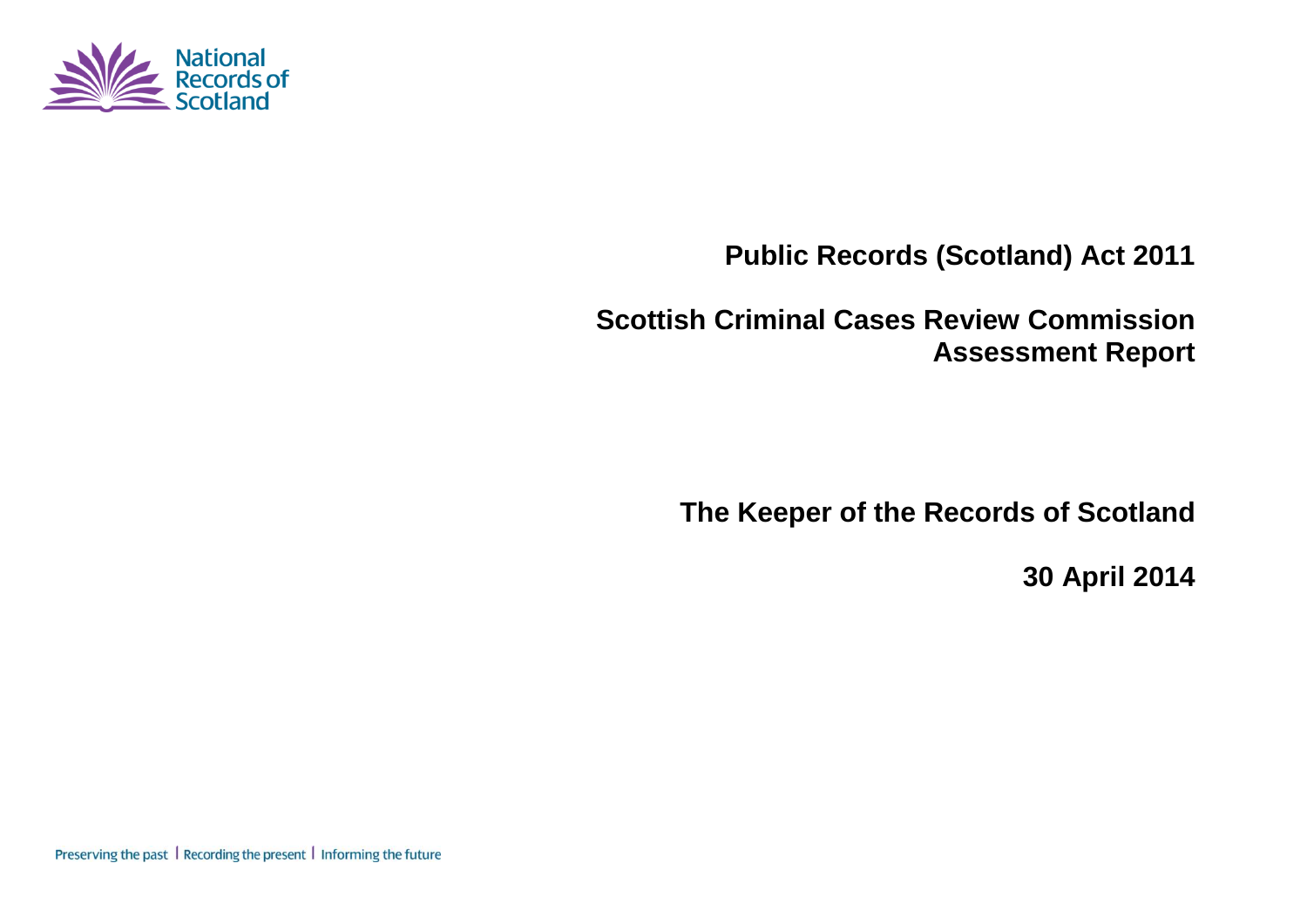### **Contents**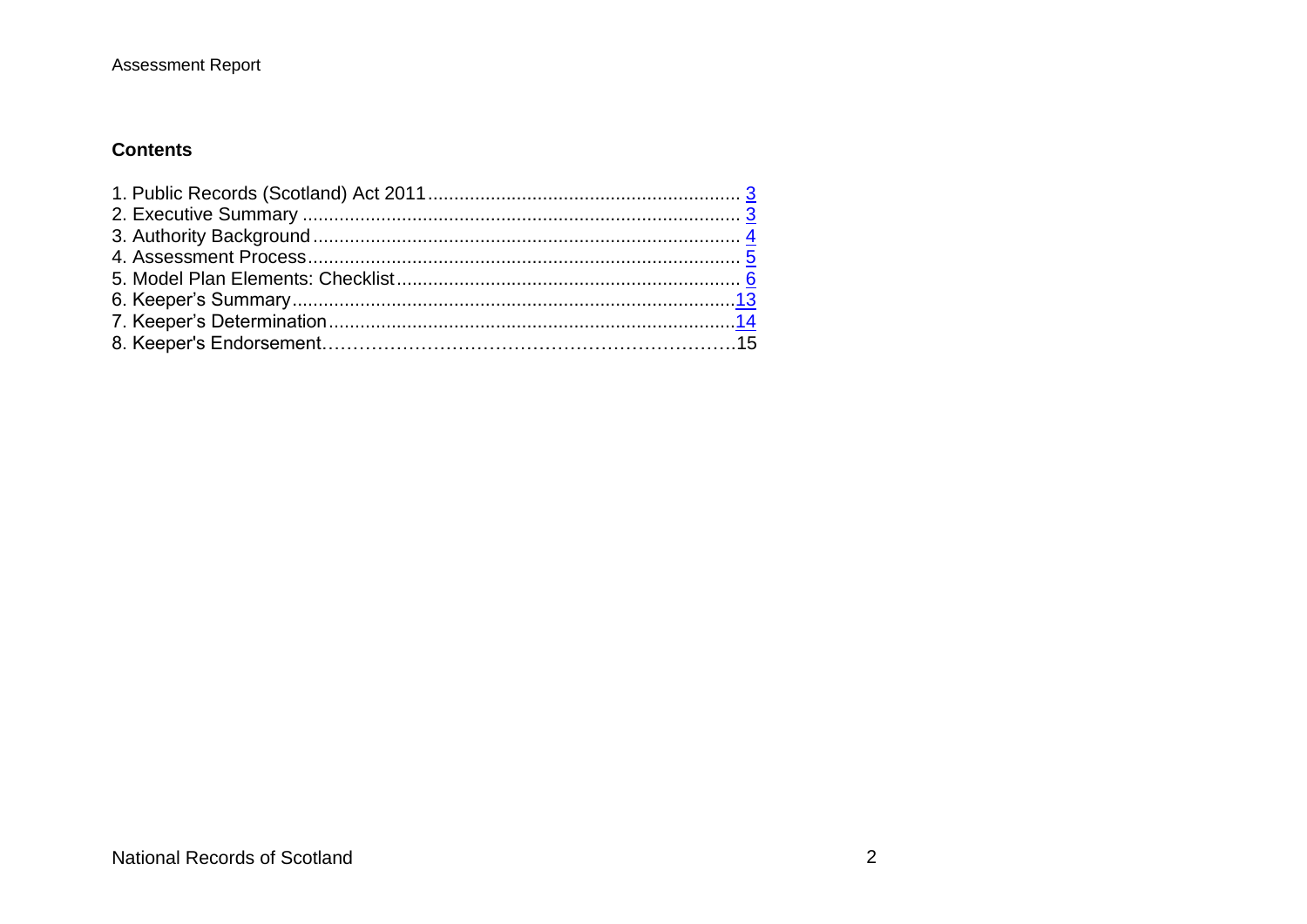## **1. Public Records (Scotland) Act 2011**

The Public Records (Scotland) Act 2011 (the Act) received Royal assent on 20 April 2011. It is the first new public records legislation in Scotland since 1937 and came fully into force on 1 January 2013. Its primary aim is to promote efficient and accountable record keeping by named Scottish public authorities.

The Act has its origins in *The Historical Abuse Systemic Review: Residential Schools and Children's Homes in Scotland 1950-1995* (The Shaw Report) published in 2007. The Shaw Report recorded how its investigations were hampered by poor record keeping and found that thousands of records had been created, but were then lost due to an inadequate legislative framework and poor records management. Crucially, it demonstrated how former residents of children's homes were denied access to information about their formative years. The Shaw Report demonstrated that management of records in all formats (paper and electronic) is not just a bureaucratic process, but central to good governance and should not be ignored. A follow-up review of public records legislation by the Keeper of the Records of Scotland (the Keeper) found further evidence of poor records management across the public sector. This resulted in the passage of the Act by the Scottish Parliament in March 2011.

The Act requires a named authority to prepare and implement a records management plan (RMP) which must set out proper arrangements for the management of its records. A plan must clearly describe the way the authority cares for the records that it creates, in any format, whilst carrying out its business activities. The RMP must be agreed with the Keeper and regularly reviewed.

## **2. Executive Summary**

This report sets out the findings of the Keeper's assessment of the RMP of the Scottish Criminal Cases Review Commission by the Public Records (Scotland) Act 2011 Assessment Team following its submission to the Keeper on 17 February 2014*.*

The assessment considered whether the RMP of the Scottish Criminal Cases Review Commission was developed with proper regard to the 14 elements of the Keeper's statutory Model Records Management Plan (the Model Plan) under section 8(3) of the Act, and whether in this respect it complies with it and the specific requirements of the Act.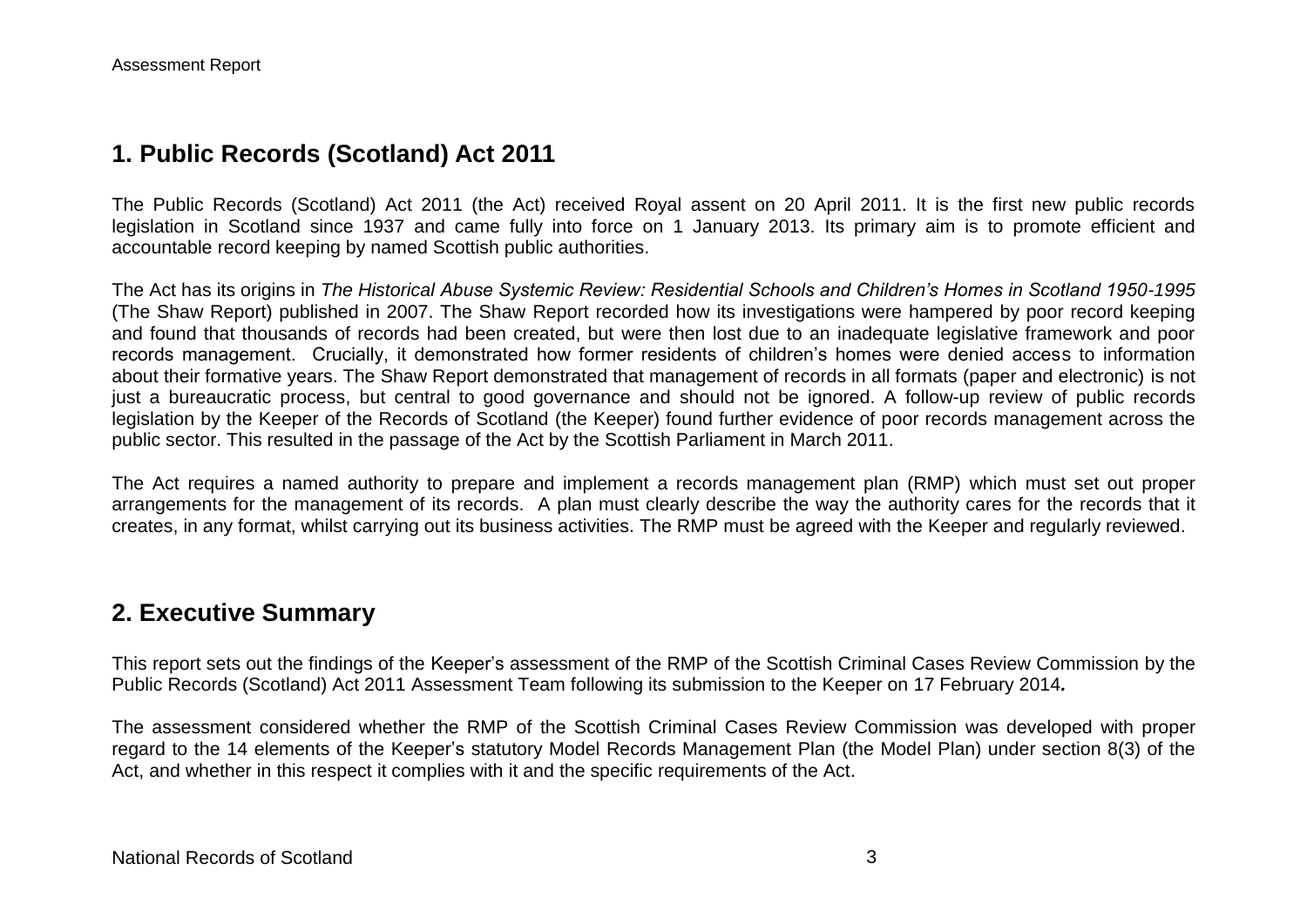The outcome of the assessment and the Keeper's decision on whether the RMP of the Scottish Criminal Cases Review Commission complies with the Act can be found under section 7 of this report with relevant recommendations.

## **3. Authority Background**

The Commission was established by Section 25 of the Crime and Punishment (Scotland) Act 1997, which added a new Part to the Criminal Procedure (Scotland) Act 1995, namely Part XA, entitled "Scottish Criminal Cases Review Commission". The role of SCCRC is to review and investigate cases where it is alleged that a miscarriage of justice may have occurred in relation to conviction, sentence or both. They can only review and investigate cases where the conviction and sentence were imposed by a Scottish Court (the High Court, the Sheriff Court or the District Court). They can review and investigate both solemn and summary cases and will conduct a thorough, independent and impartial review and investigation of all cases accepted for review. After the review has been completed, they will decide whether or not the case should be referred to the High Court. If it is decided to refer a case, the case will be heard and determined by the High Court as if it were a normal appeal.

The main aims and objectives of the Commission are:

- To ensure that all cases are dealt with efficiently and effectively.
- To deliver its services in ways appropriate to stakeholders' needs.
- To promote public understanding of the Commission's role.
- To enhance public confidence in the ability of the criminal justice system to cure miscarriages of justice.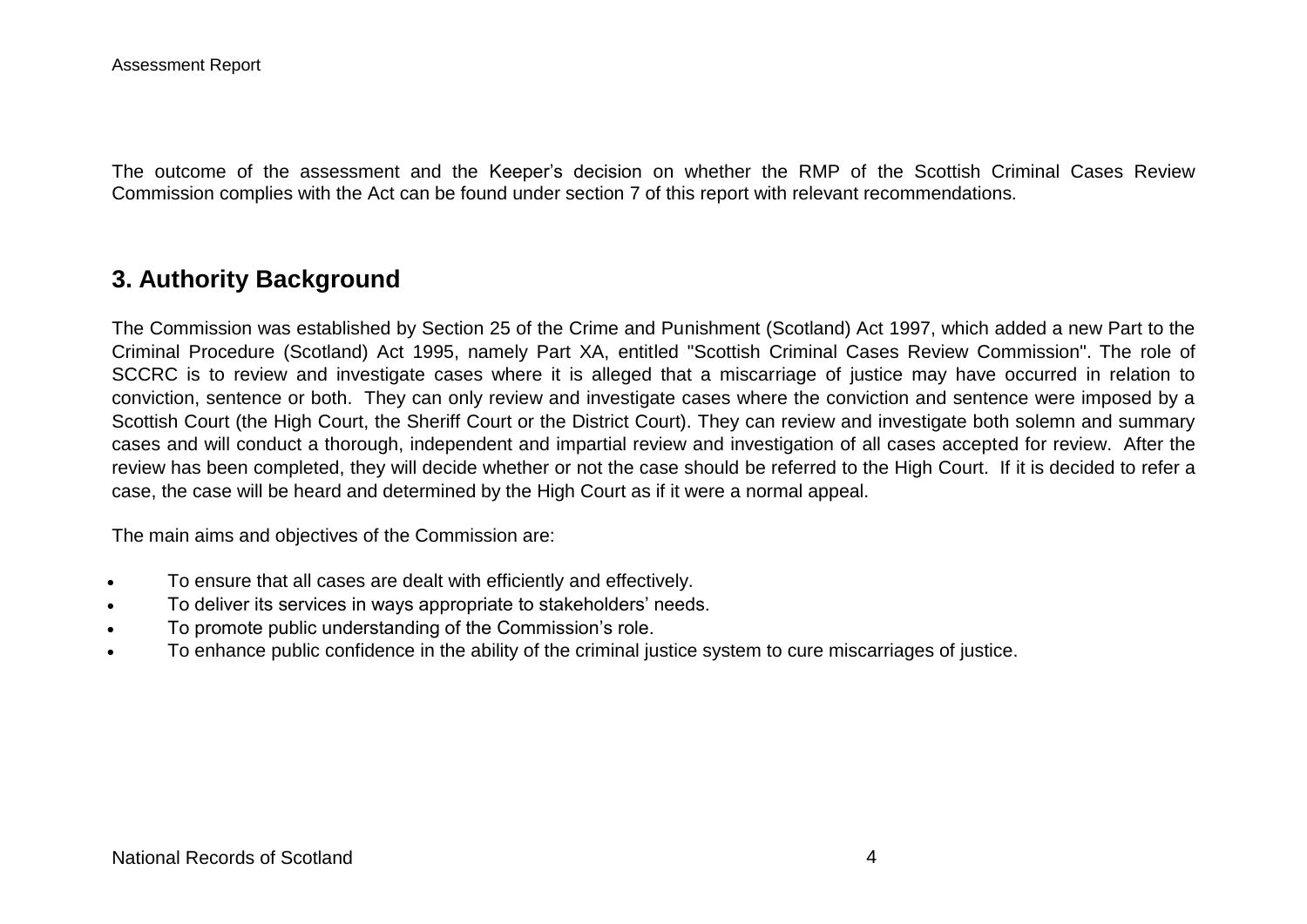## **4. Keeper's Assessment Process**

The RMP was assessed by the Public Records (Scotland) Act Assessment Team on behalf of the Keeper. Assessors used the checklist elements listed in section 5, to establish whether the Scottish Criminal Cases Review Commission's RMP was developed with proper regard to the elements of the Model Plan and is compliant with the Act. The assessment also considered whether there was sufficient supporting evidence of such compliance.

#### **Key:**

| The Keeper agrees this | The Keeper agrees this     |  | There is a serious |
|------------------------|----------------------------|--|--------------------|
| element of an          | element of an authority's  |  | gap in provision   |
| authority's plan.      | plan as an 'improvement    |  | for this element   |
|                        | model'. This means that    |  | with no clear      |
|                        | he is convinced of the     |  | explanation of how |
|                        | authority's commitment to  |  | this will be       |
|                        | closing a gap in           |  | addressed. The     |
|                        | provision. He will request |  | Keeper may         |
|                        | that he is updated as      |  | choose to return   |
|                        | work on this element       |  | the RMP on this    |
|                        | progresses.                |  | basis.             |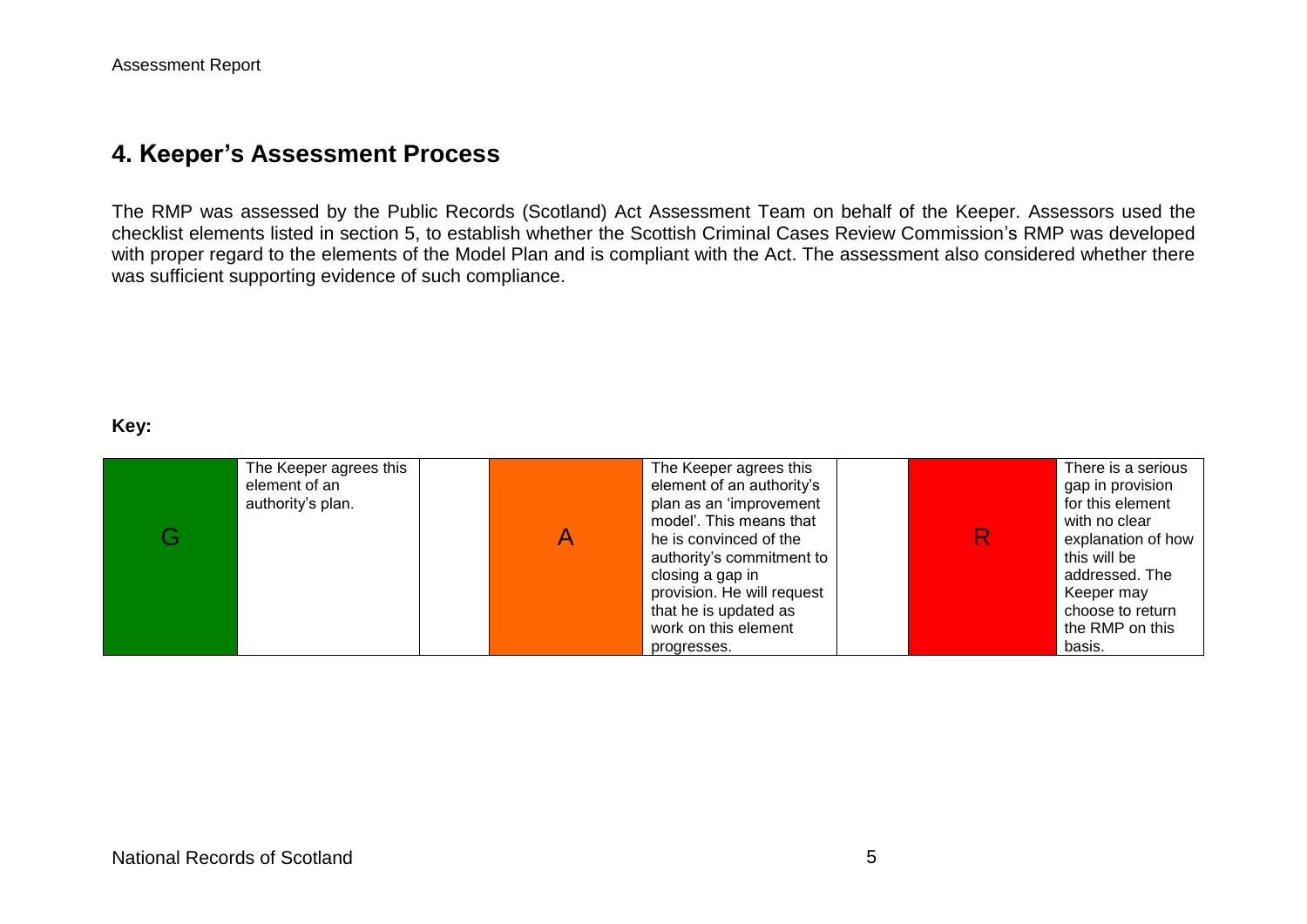# **5. Model Plan Elements: Checklist**

| <b>Element</b>                                 | <b>Present</b> | <b>Evidence</b> | <b>Notes</b>                                                                                                                                                                                                                                                                                                                                                                                                                                                                                   |
|------------------------------------------------|----------------|-----------------|------------------------------------------------------------------------------------------------------------------------------------------------------------------------------------------------------------------------------------------------------------------------------------------------------------------------------------------------------------------------------------------------------------------------------------------------------------------------------------------------|
| 1. Senior<br>Officer<br>Compulsory<br>element  | G              | G               | The Records Management Plan (RMP) identifies Mr Gerard Sinclair, Chief<br>Executive and Principal Solicitor of the Scottish Criminal Cases Review Commission<br>(SCCRC), as the senior officer with responsibility for records management within<br>SCCRC.<br>The Keeper agrees that this is an appropriate individual for this role.                                                                                                                                                          |
| 2. Records<br>Manager<br>Compulsory<br>element | G              | G               | The RMP identifies Mr Michael Walker, Senior Legal Officer-Information<br>Governance and Casework, as having operational responsibility for the<br>implementation of the RMP.<br>He is also the officer responsible for dealing with Subject Access Requests and<br>Freedom of Information requests.<br>The Keeper agrees that this is an appropriate individual to undertake this role.                                                                                                       |
| 3. Policy<br>Compulsory<br>element             | G              | G               | The Records Management Policy of SCCRC (Appendix 2) has been submitted as<br>evidence for this element. It sets out the roles and responsibilities of SCCRC staff<br>with regards to records management, the legislative framework under which it<br>operates, and definitions (set out in Appendix 1).<br>The policy will be reviewed annually (next review due in August 2014) by the<br>records manager.<br>The records manager is responsible for identifying the training requirements of |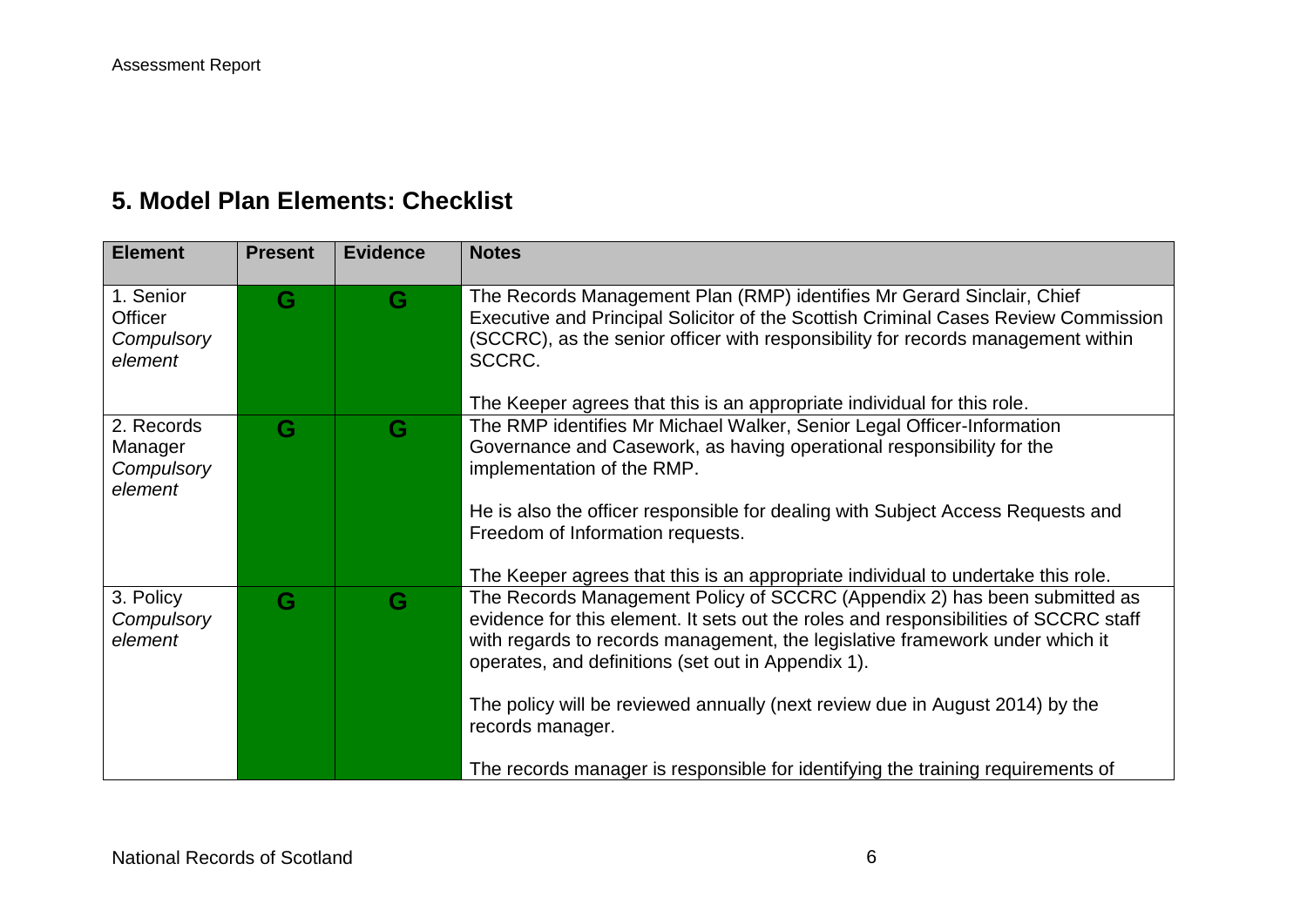|                                      |   |   | SCCRC staff and addressing these.                                                                                                                                                                                                                                                                                                                                                                |
|--------------------------------------|---|---|--------------------------------------------------------------------------------------------------------------------------------------------------------------------------------------------------------------------------------------------------------------------------------------------------------------------------------------------------------------------------------------------------|
|                                      |   |   | The SCCRC Board approved the policy on 16 August 2013 showing that it has the<br>support of senior management.                                                                                                                                                                                                                                                                                   |
|                                      |   |   | The Keeper agrees that the records management policy sets out SCCRC's<br>corporate approach to records management and that it has the support of senior<br>management.                                                                                                                                                                                                                           |
| 4. Business<br><b>Classification</b> | G | G | As the SCCRC's primary function is to investigate possible miscarriages of justice its<br>Business Classification Scheme (BCS) (Appendix 3) is correspondingly structured<br>around this. There is a clear distinction between case-related and non-case-related<br>files in the scheme. Case-related records are divided into 7 categories and non-<br>case-related records into 11 categories. |
|                                      |   |   | As the BCS is based on the main function of SCCRC it should remain relevant even<br>if the structure of SCCRC changes. The BCS is to be commended as it is very<br>straightforward and therefore has the benefit of being easy for staff to follow. This is<br>backed up by Appendices 4 and 5 which are screenshots of the EDRMs used to<br>manage the case-related records.                    |
|                                      |   |   | The Keeper therefore agrees that SCCRC has a very robust BCS in place which<br>clearly shows that SCCRC is fully aware of their record creating business activities.                                                                                                                                                                                                                             |
| 5. Retention<br>schedule             | G | G | SCCRC have submitted their Data Retention Policy (Appendix 6) as evidence of<br>compliance with this element. It follows the same structure as the BCS in that it<br>differentiates between case-related records and non-case-related records and also<br>sets out requirements for e-mails.                                                                                                     |
|                                      |   |   | The policy sets out the procedures for dealing with the different types of case-<br>related records, in particular defence papers and records provided by the court                                                                                                                                                                                                                              |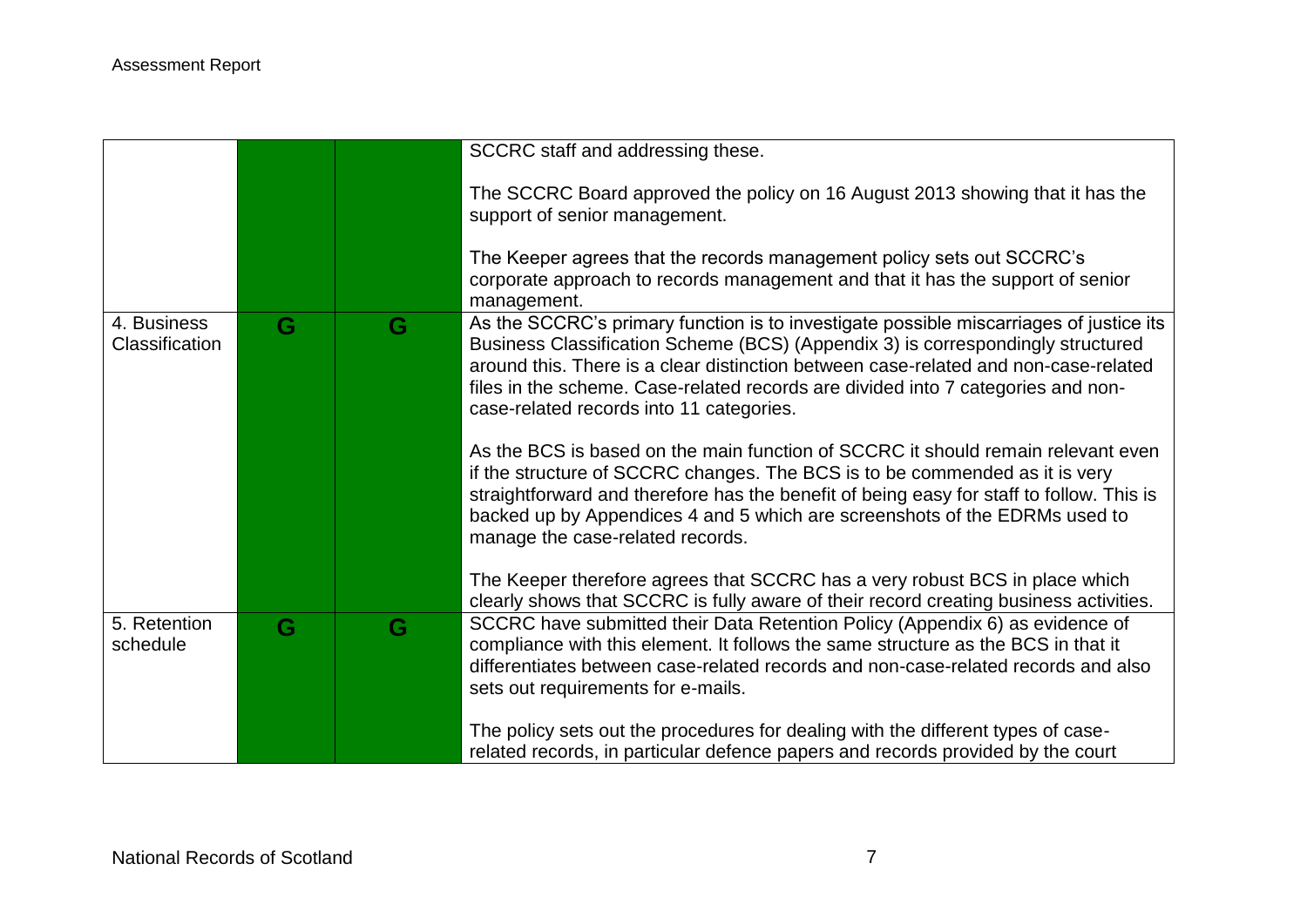|                                              |   |   | which are used to assist with SCCRC's business.                                                                                                                                                                                                   |
|----------------------------------------------|---|---|---------------------------------------------------------------------------------------------------------------------------------------------------------------------------------------------------------------------------------------------------|
|                                              |   |   | SCCRC also maintains a record of those records which are destroyed as part of the<br>retention scheduling process.                                                                                                                                |
|                                              |   |   | The policy was approved by the SCCRC Board on 16 August 2014 indicating that it<br>has the support of senior management. It is due for review in August 2014.                                                                                     |
|                                              |   |   | The Keeper agrees that appropriate measures are in place for allocating retention<br>and destruction mechanisms to the records created by SCCRC.                                                                                                  |
| 6. Destruction<br>Arrangements<br>Compulsory | G | G | SCCRC has provided a certificate of destruction (Appendix 7) as evidence that<br>appropriate measures are in place for the secure destruction of paper records.                                                                                   |
| element                                      |   |   | SCCRC's RMP also states that electronic records are deleted and thereafter only<br>recoverable forensically.                                                                                                                                      |
|                                              |   |   | SCCRC also contracts the destruction of hardware to a commercial disposal<br>contractor. The most recent receipt for this service was submitted as evidence<br>(Appendix 8).                                                                      |
|                                              |   |   | The Keeper agrees that appropriate procedures are in place for the secure<br>destruction of paper and electronic records, as well as hardware.                                                                                                    |
| 7. Archiving<br>and Transfer                 | G | A | SCCRC's RMP states that it has had initial discussions with client managers at<br>National Records of Scotland (NRS) with a view to starting the process of                                                                                       |
| Compulsory<br>element                        |   |   | developing a Memorandum of Understanding (MoU) for archiving case-related and<br>non-case-related records that are deemed worthy of permanent preservation. NRS                                                                                   |
|                                              |   |   | client managers have confirmed that contact has been made by SCCRC's records<br>manager. SCCRC, however, is prohibited under sections 194J and 194K of its<br>founding legislation, the Criminal Procedure (Scotland) Act 1995, from transferring |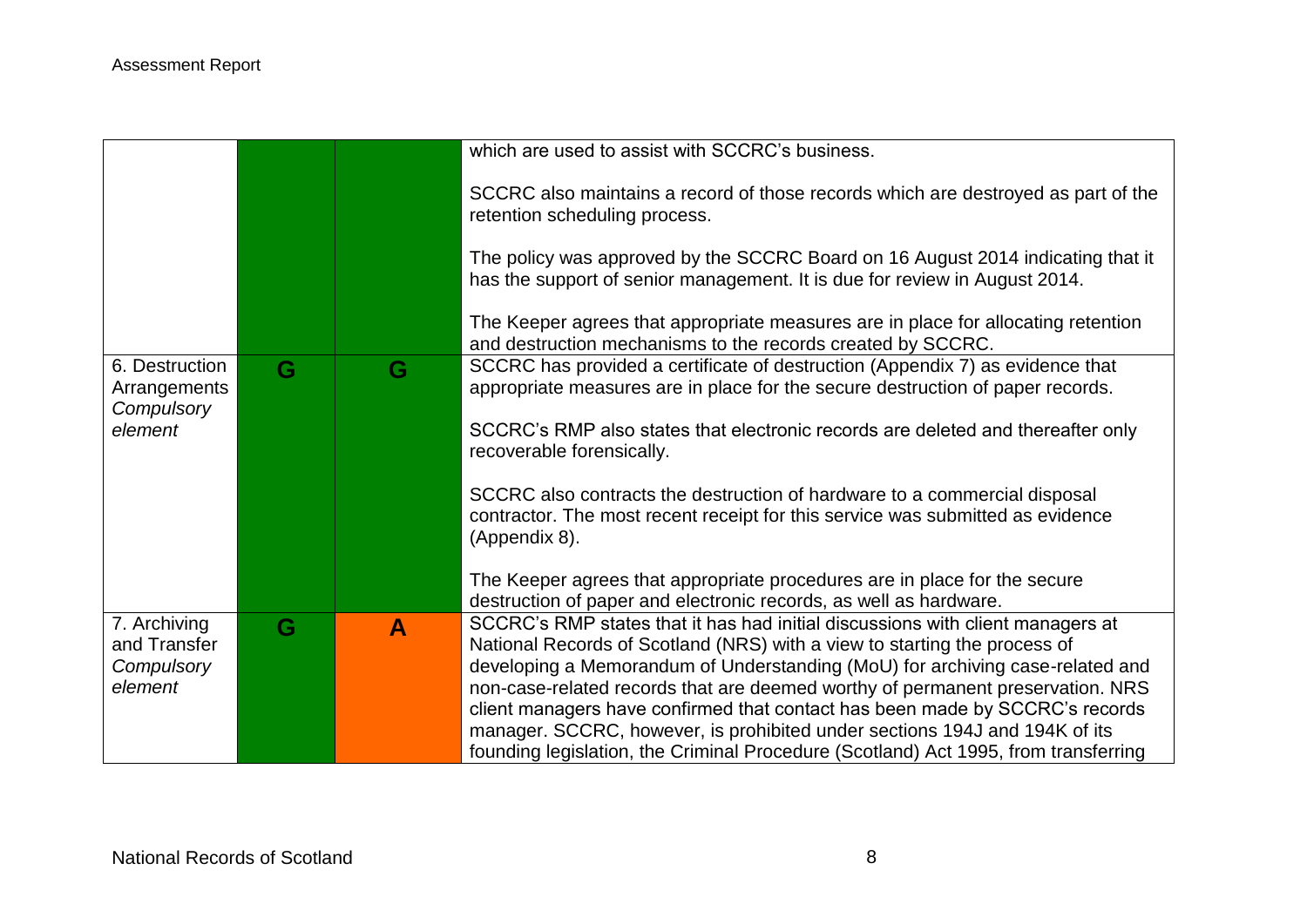

case-related records to NRS. As the board minutes contain reference to caserelated information, SCCRC considers that they are also unable to transfer these records to NRS. SCCRC has committed to archiving records deemed worthy of permanent preservation on its own premises.

Section 10.1 of the Records Management Policy states that 'Storage conditions and security measures will ensure that records are protected from unauthorised access, loss or destruction, and from theft and disaster. Records will be stored on media that ensure their usability, reliability, authenticity and preservation for as long as they are needed. Systems for storing electronic records will be designed so that records are accessible, authentic, reliable and useable through any kind of system change for as long as they are required'. The Keeper is content that SCCRC has committed to the long-term preservation of electronic records and that they will take steps to ensure that records identified as archives can be migrated to newer electronic platforms whilst maintaining the 'integrity' of the record and its metadata, as and when required. The Key Contact has also provided the Keeper with details of the archive arrangements for paper records which have been identified as being suitable for permanent preservation.

The Keeper conditionally agrees this element of SCCRC's RMP on the basis that SCCRC has regard to the best practice archival guidance on pages 37-39 of the 'Guidance to the form and content of the Model Records Management Plan' document which is available on the National Records of Scotland website. This sets out the best practice for archiving both paper and electronic records. This will ensure the long-term preservation of records identified by SCCRC's Retention Schedule as being worthy of permanent preservation so that in the event that there is a change in legislation which allows access to currently closed records, these records will have been archived using current best practice. Compliance with this aspect of the RMP will be evaluated, as well as the other elements of the RMP, by the Keeper's Assessment Team five years after agreement of this RMP.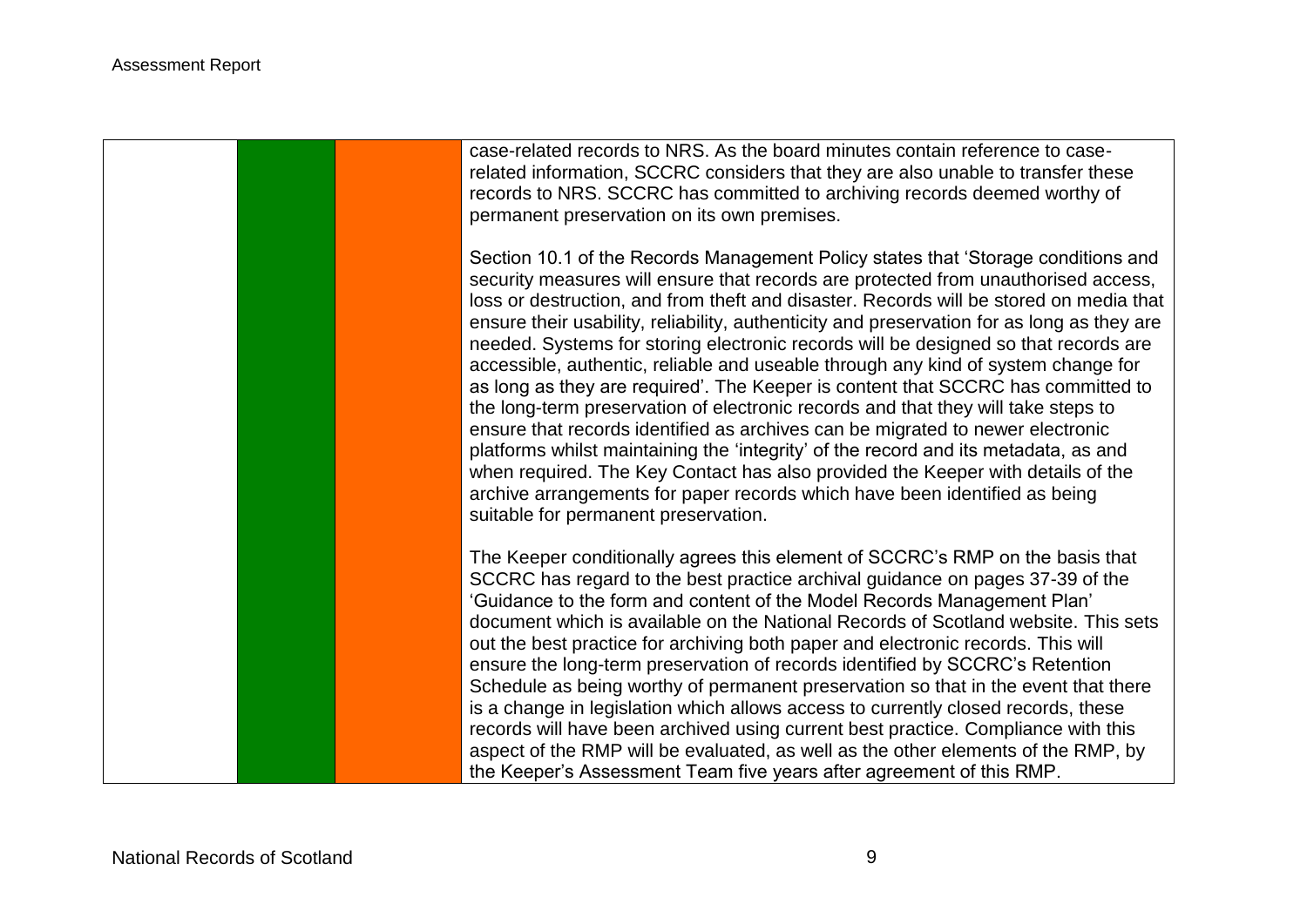| G | G | SCCRC has within its RMP set out the security arrangements, both in terms of<br>physical security and the security of its IT systems.                                                                                                               |
|---|---|-----------------------------------------------------------------------------------------------------------------------------------------------------------------------------------------------------------------------------------------------------|
|   |   | Physical security is covered up to business impact level 4. Hard copy records are                                                                                                                                                                   |
|   |   | held securely, both on and off-site.                                                                                                                                                                                                                |
|   |   | IT systems are protected by passwords, firewall, anti-spyware and anti-virus<br>software, and backing up of records.                                                                                                                                |
|   |   | Only Board members and others will have access to case-related records and only<br>employees with a specific business requirement may access certain non-case-<br>related records. All staff are Disclosure Scotland Standard Disclosure certified. |
|   |   | The records management policy (Appendix 2) sets out general requirements relating                                                                                                                                                                   |
|   |   | to security. The contract between SCCRC and its IT service provider has also been<br>submitted in evidence (Appendix 9).                                                                                                                            |
|   |   | The Keeper agrees that suitable security measures are in place to protect SCCRC's<br>information assets.                                                                                                                                            |
| G | G | SCCRC has provided its registration number with the Information Commissioner's<br>Office (Z6936115) as evidence. This shows that SCCRC is aware of its                                                                                              |
|   |   | responsibilities with regard to the Data Protection Act.                                                                                                                                                                                            |
|   |   | As further evidence, SCCRC has submitted its Data Protection Policy (Appendix                                                                                                                                                                       |
|   |   | 10). This was approved by the SCCRC Board on 16 August 2013. It sets out<br>responsibilities and procedures for SCCRC staff with regards to both case-related                                                                                       |
|   |   | and non-case-related records.                                                                                                                                                                                                                       |
|   |   | It also sets out the security arrangements in place for protecting personal and<br>sensitive information both created and processed by SCCRC. The policy will be                                                                                    |
|   |   |                                                                                                                                                                                                                                                     |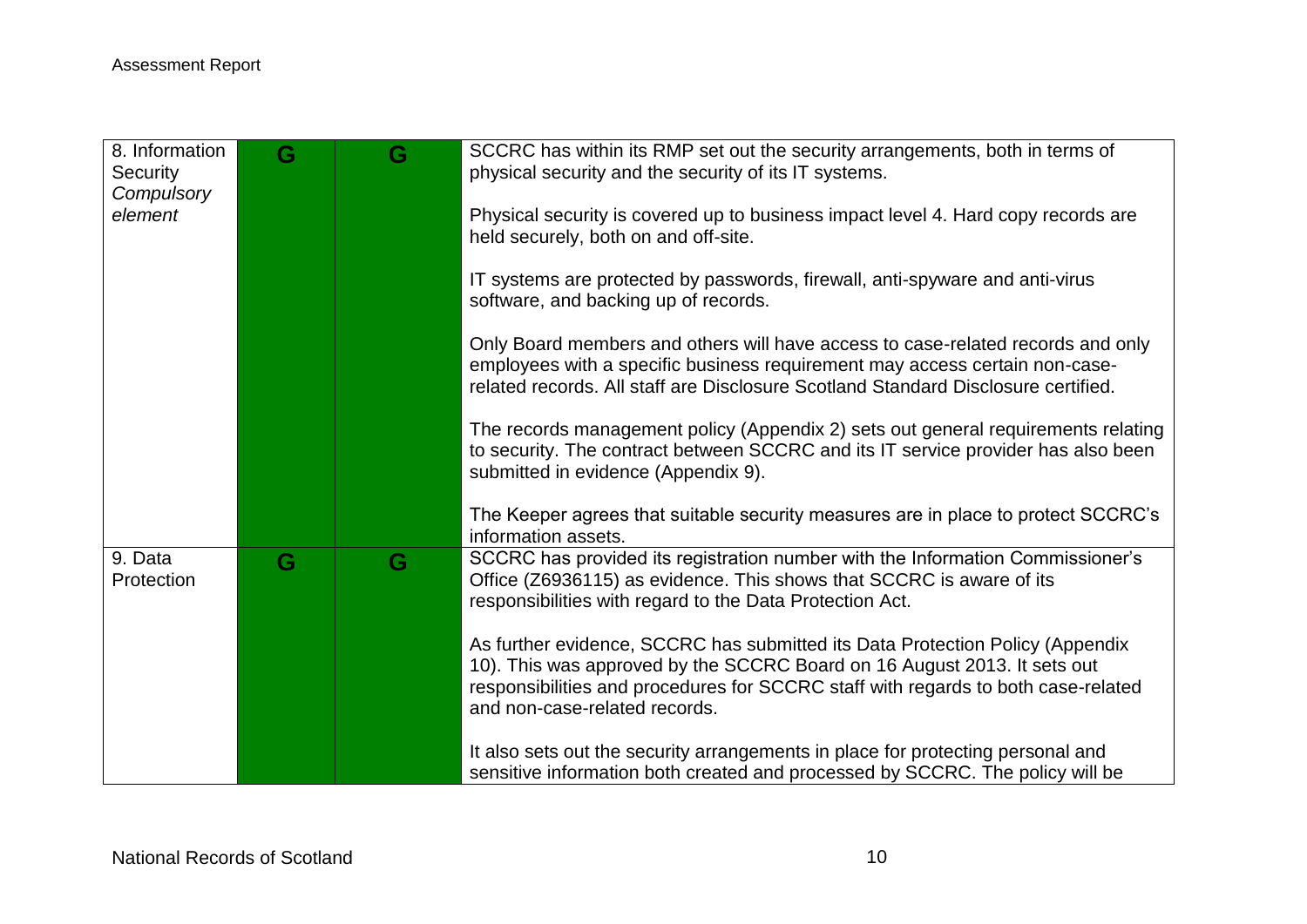|                                                           |   |                  | reviewed annually by the records manager and the policy also states that SCCRC<br>will provide Data Protection training on an annual basis, which the Keeper<br>commends.                                                                                                                                                                                                                                                                                                                                                      |
|-----------------------------------------------------------|---|------------------|--------------------------------------------------------------------------------------------------------------------------------------------------------------------------------------------------------------------------------------------------------------------------------------------------------------------------------------------------------------------------------------------------------------------------------------------------------------------------------------------------------------------------------|
|                                                           |   |                  | The Keeper agrees that SCCRC is aware of its responsibilities under the Data<br>Protection Act and has put in place the appropriate procedures for protecting the<br>data it creates and processes.                                                                                                                                                                                                                                                                                                                            |
| 10. Business<br>Continuity<br>and Vital<br><b>Records</b> | G | G                | SCCRC has submitted their Business Continuity Plan (Appendix 11) as evidence<br>which sets out how SCCRC will react to restore key business operations in the<br>event of a disaster. The RMP states that Vital Records have been identified and are<br>securely held off site. These include the names and contact details of the Business<br>Continuity Planning Team, Board members, third parties and other documents<br>crucial to the recovery of the business of SCCRC in event of an interruption to their<br>service. |
|                                                           |   |                  | The Keeper agrees that appropriate procedures are in place to allow SCCRC to<br>resume its business operations in the event of a disaster.                                                                                                                                                                                                                                                                                                                                                                                     |
| 11. Audit trail                                           | G | $\blacktriangle$ | SCCRC's RMP sets out the procedures for tracking records on its various record<br>keeping systems.                                                                                                                                                                                                                                                                                                                                                                                                                             |
|                                                           |   |                  | The RMP describes the system for tracking paper records and files. It also states<br>that it keeps a central record of the contents of its filing cabinets.                                                                                                                                                                                                                                                                                                                                                                    |
|                                                           |   |                  | SCCRC also uses an EDRMS (SOLCASE) to manage electronic records, mostly<br>case-related records as well as information on subject access requests and<br>Freedom of Information requests. This has audit trail functionality built into it,<br>tracking movement and editing of records.                                                                                                                                                                                                                                       |
|                                                           |   |                  | Most of SCCRC's non-case-related records are held on drives using a 'structured                                                                                                                                                                                                                                                                                                                                                                                                                                                |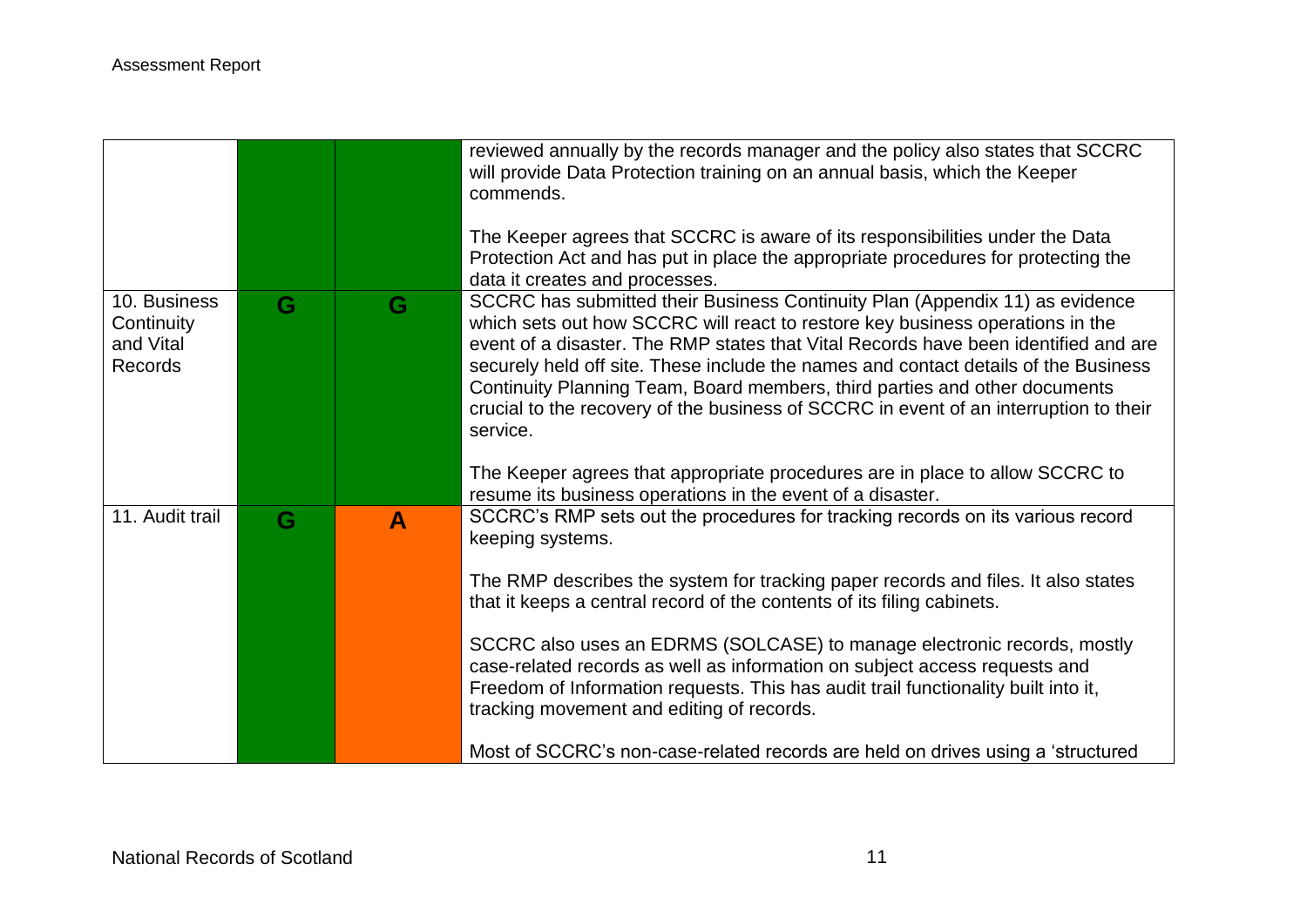|                                                                      |   |   | hierarchical, using appropriately named electronic folders'. SCCRC has submitted<br>screenshots of the drives used to store electronic records which show this structure.<br>SCCRC staff have received training in the consistent naming of documents and files<br>and intends to create a guidance document for naming conventions.<br>The Keeper agrees that appropriate audit trail procedures are in place for paper<br>records and those electronic records managed through SOLCASE. The Keeper<br>requests that once document naming guidance has been created, it is sent to him<br>for inspection.                                                                                                                                                                                                                                                                                                       |
|----------------------------------------------------------------------|---|---|------------------------------------------------------------------------------------------------------------------------------------------------------------------------------------------------------------------------------------------------------------------------------------------------------------------------------------------------------------------------------------------------------------------------------------------------------------------------------------------------------------------------------------------------------------------------------------------------------------------------------------------------------------------------------------------------------------------------------------------------------------------------------------------------------------------------------------------------------------------------------------------------------------------|
| 12.<br>Competency<br>Framework<br>for records<br>management<br>staff | G | G | SCCRC has provided the job description of the records manager (Appendix 12).<br>This sets out his responsibilities with regards to the creation and implementation of<br>SCCRC's RMP, as well as a wider information governance role. There is also a<br>commitment to undertaking necessary training, which the Keeper welcomes.<br>The Keeper agrees that an appropriate competency framework is in place for<br>records management staff.                                                                                                                                                                                                                                                                                                                                                                                                                                                                     |
| 13.<br>Assessment<br>and Review                                      | G | G | SCCRC's RMP will be reviewed annually to ensure that records management<br>systems comply with the requirements of the RMP. The review will be carried out by<br>the records manager, who will report to SCCRC's Board.<br>SCCRC also supplied a copy of an Internal Audit Report on Corporate Governance<br>and Case Management (Appendix 13) carried out in 2013. This was relevant to the<br>procedures in place relating to the management of cases, which appear to be<br>sound. Presumably this also relates to the management of records relating to cases,<br>although this is not explicitly stated. The Keeper welcomes the inclusion of auditors<br>to assess the internal practices of SCCRC, although wonders whether it would be<br>possible to work compliance with the RMP into their auditing programme. This<br>would not affect the Keeper's agreement of the RMP, but may provide additional |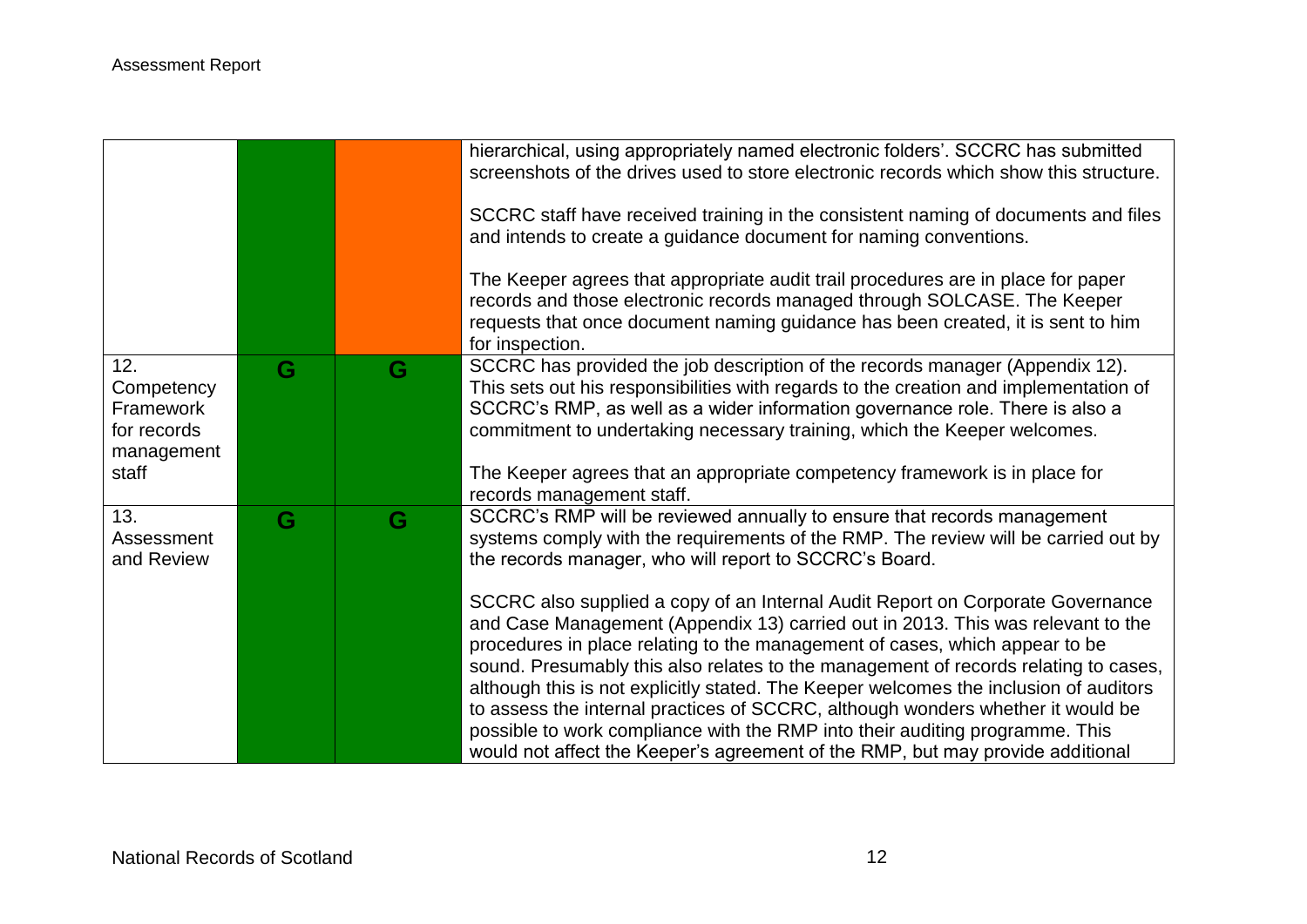|                           |   |   | support for the records manager in implementing and maintaining compliance with<br>the RMP.                                                                                                                                                                                                                                                                                                            |
|---------------------------|---|---|--------------------------------------------------------------------------------------------------------------------------------------------------------------------------------------------------------------------------------------------------------------------------------------------------------------------------------------------------------------------------------------------------------|
|                           |   |   | There is also a commitment to review key policies and procedures which support<br>the RMP.                                                                                                                                                                                                                                                                                                             |
|                           |   |   | The Keeper agrees that SCCRC's assessment and review provisions for the RMP<br>are sound.                                                                                                                                                                                                                                                                                                              |
| 14. Shared<br>Information | G | G | SCCRC has in place a series of Information Sharing Protocols (ISPs) with other<br>bodies which sets out roles and responsibilities on both sides with regards to the<br>sharing of information. These comply with the Data-Sharing Framework guidance<br>issued by the Information Commissioner's Office. SCCRC has provided an ISP with<br>one of its stakeholders as evidence of this (Appendix 14). |
|                           |   |   | The Keeper agrees that appropriate procedures are in place for the sharing of<br>information with external bodies.                                                                                                                                                                                                                                                                                     |

## **6. Keeper's Summary**

Elements 1-14 that the Keeper considers should be in a public authority records management plan have been properly considered by the Scottish Criminal Cases Review Commission. Policies and governance structures are in place to implement the actions required by the plan.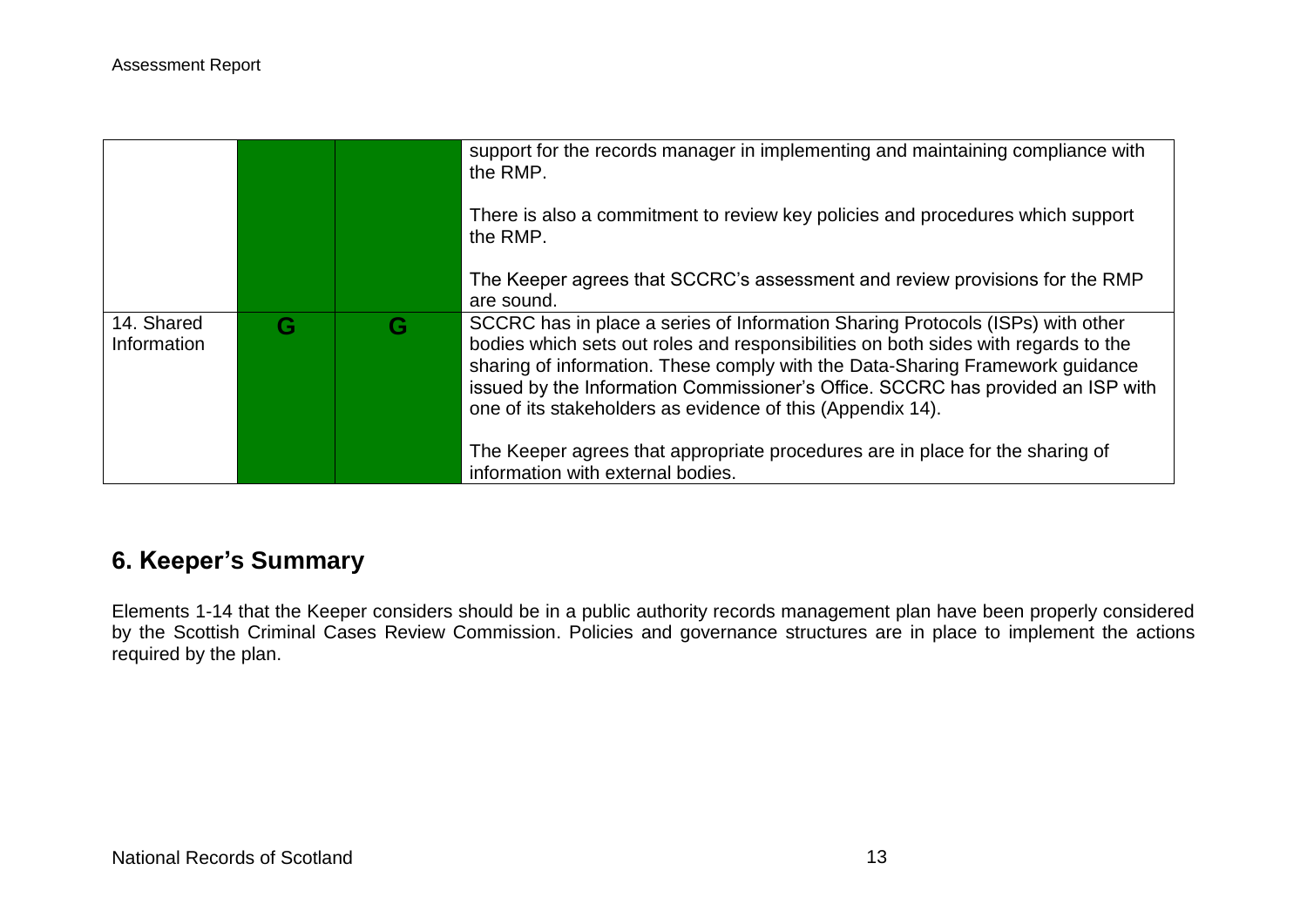## **7. Keeper's Determination**

Based on the assessment process detailed above, the Keeper agrees the RMP of the Scottish Criminal Cases Review **Commission** 

The Keeper recommends that the Scottish Criminal Cases Review Commission should publish its agreed RMP as an example of good practice within the authority and the sector.

This report follows the Keeper's assessment carried out by,

Le maar

Rhert Fothry h

**Pete Wadley**<br> **Public Records Officer**<br> **Robert Fotheringham**<br> **Rublic Records Officer**<br> **Rublic Records Officer** Public Records Officer